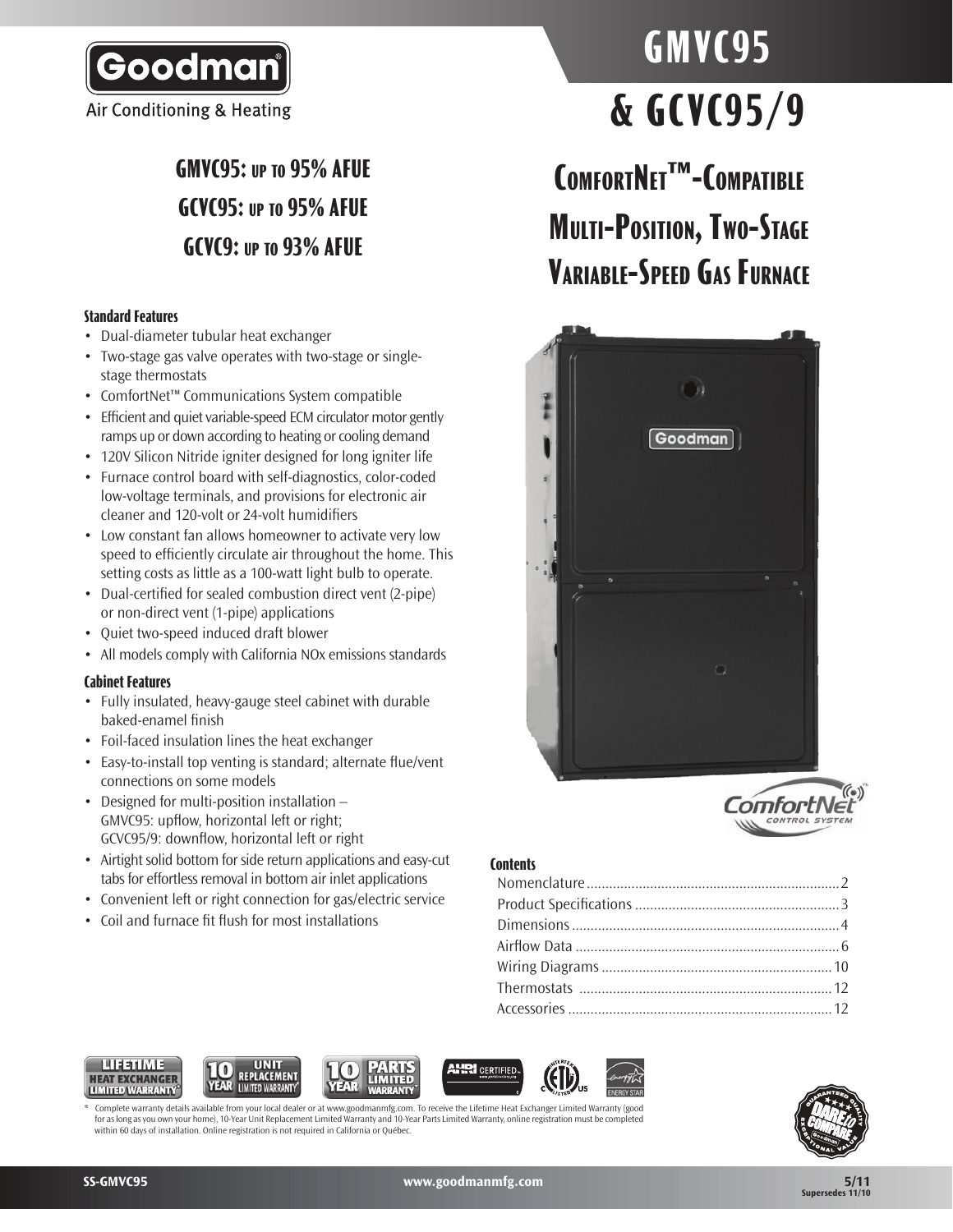### **Nomenclature**





**Important EnergyStar Notice:** EnergyStar ratings are dependent upon conditions beyond equipment installation. Proper sizing and installation of equipment is critical to achieve optimal performance. Split system air conditioners and heat pumps must be matched with appropriate coil components to meet EnergyStar criteria. Ask your contractor for details or visit www.energystar.gov.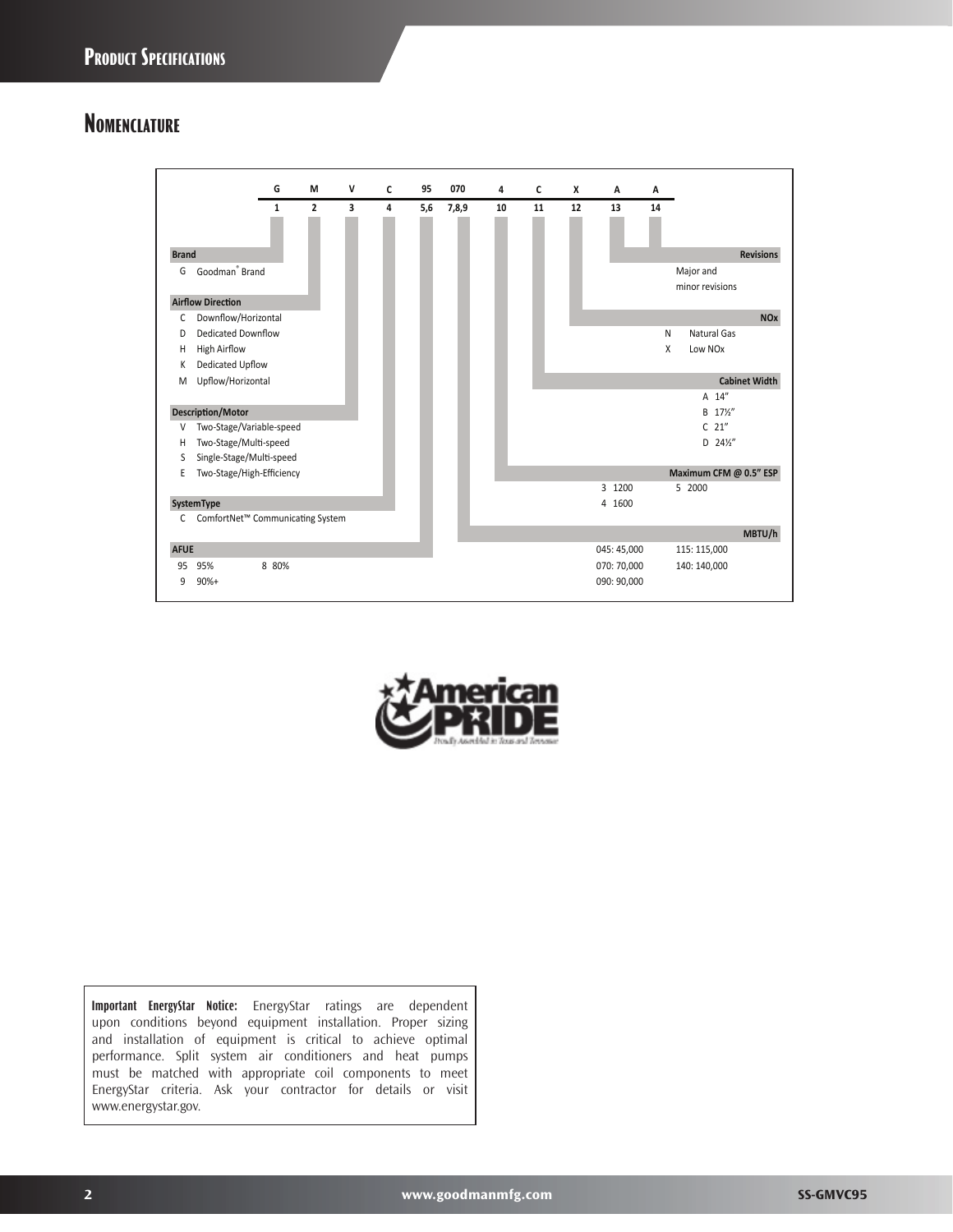### **SPECIFICATIONS**

|                                           | GMVC95<br>0453BX  | GMVC95<br>0704CX | GMVC95<br>0905CX   | GMVC95<br>0905DX   | GMVC95<br>1155DX   | GCVC95<br>0714CX                             | GCVC95<br>0915DX   | GCVC9<br>1155DX    |
|-------------------------------------------|-------------------|------------------|--------------------|--------------------|--------------------|----------------------------------------------|--------------------|--------------------|
| <b>HEATING CAPACITY</b>                   |                   |                  |                    |                    |                    |                                              |                    |                    |
| High Fire Input <sup>1</sup>              | 46,000            | 69,000           | 92,000             | 92,000             | 115,000            | 69,000                                       | 92,000             | 115,000            |
| High Fire Output <sup>1</sup>             | 45.000            | 67.000           | 90.000             | 90.000             | 109.000            | 65.000                                       | 87,000             | 109.000            |
| Low Fire Input <sup>1</sup>               | 32,000            | 48,000           | 64,000             | 64,000             | 80,000             | 48,000                                       | 64,000             | 80,000             |
| Low Fire Output <sup>1</sup>              | 30.800            | 46.400           | 61.700             | 61.700             | 77,400             | 45.000                                       | 60.100             | 77,400             |
| $A$ FUE <sup>2</sup>                      | 95                | 95               | 95                 | 95                 | 95                 | 95                                           | 95                 | 93                 |
| Tons AC @ 0.5" ESP                        | $1.5 - 3.0$       | $1.5 - 4.0$      | $2.0 - 5.0$        | $2.0 - 5.0$        | $2.0 - 5.0$        | $1.5 - 4.0$                                  | $2.0 - 5.0$        | $2.0 - 5.0$        |
| Temperature Rise Range (°F)               | $30 - 60$         | $30 - 60$        | $30 - 60$          | $30 - 60$          | $30 - 60$          | $25 - 55$                                    | $25 - 55$          | 40-70              |
| <b>CIRCULATOR BLOWER</b>                  |                   |                  |                    |                    |                    |                                              |                    |                    |
| Size (D x W)                              | $10'' \times 8''$ | 10" x 10"        | $11'' \times 10''$ | $11'' \times 10''$ | $11'' \times 10''$ | $10^{\prime\prime} \times 10^{\prime\prime}$ | $11'' \times 10''$ | $11'' \times 10''$ |
| Horespower @ 1050 RPM                     | $\frac{1}{2}$     | $\frac{3}{4}$    | $\mathbf{1}$       | $\mathbf{1}$       | 1                  | $\frac{3}{4}$                                | $\mathbf{1}$       | $\mathbf{1}$       |
| Speed                                     |                   |                  | Variable           |                    |                    |                                              | Variable           |                    |
| Vent Diameter <sup>3</sup>                | 2"                | 2"               | 3''                | 3''                | 3''                | 2"                                           | 3''                | 3''                |
| No. of Burners                            | $\overline{2}$    | 3                | $\overline{4}$     | 4                  | 5                  | 3                                            | 4                  | 5                  |
| Disposable Filter (in <sup>2</sup> )      | 288               | 384              | 480                | 480                | 486                | 384                                          | 480                | 486                |
| <b>ELECTRICAL DATA</b>                    |                   |                  |                    |                    |                    |                                              |                    |                    |
| Min. Circuit Ampacity (amps) <sup>4</sup> | 11.3              | 14.1             | 14.4               | 14.4               | 14.4               | 11.2                                         | 15.0               | 14.4               |
| Max. Overcurrent Protection <sup>5</sup>  | 15 amps           | 15 amps          | 15 amps            | 15 amps            | 15 amps            | 15 amps                                      | 15 amps            | 15 amps            |
| <b>SHIP WEIGHT (LBS)</b>                  | 121               | 145              | 160                | 160                | 170                | 139                                          | 165                | 160                |

<sup>1</sup> Natural Gas BTU/h

² DOE AFUE based upon Isolated Combustion System (ICS)

<sup>3</sup> Installer must supply one or two PVC pipes: one for combustion air (optional) and one for the flue outlet (required). Vent pipe must be either 2" or 3" in diameter, depending upon furnace input, number of elbows, length of run and installation (1 or 2 pipes). The optional Combustion Air Pipe is dependent on installation/code requirements and must be 2" or 3" diameter PVC.

<sup>4</sup>Minimum Circuit Ampacity = (1.25 x Circulator Blower Amps) + ID Blower amps. Wire size should be determined in accordance with National Electrical Codes. Extensive wire runs will require larger wire sizes.

<sup>5</sup> Maximum Overcurrent Protection Device refers to maximum recommended fuse or circuit breaker size. May use fuses or HACR-type circuit breakers of the same size as noted.

#### **Notes**

- All furnaces are manufactured for use on 115 VAC, 60 Hz, single-phase electrical supply.
- Gas Service Connection ½" FPT

• Important: Size fuses and wires properly and make electrical connections in accordance with the National Electrical Code and/or all existing local codes.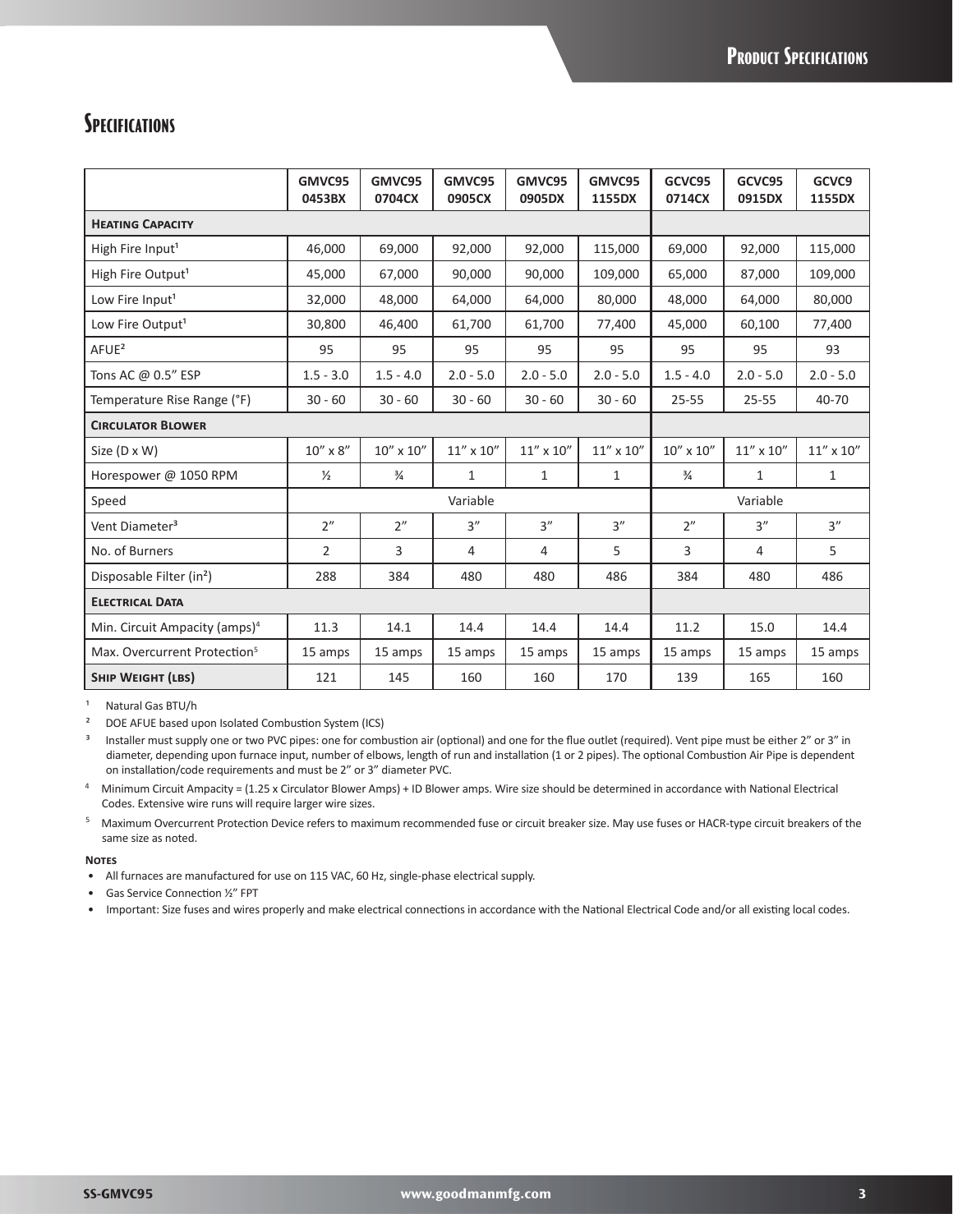### **GMVC95 Dimensions**



| <b>MODEL</b> |                 | В    |                 | D               |                 |
|--------------|-----------------|------|-----------------|-----------------|-----------------|
| GMVC950453BX | $17\frac{1}{2}$ | 16"  | $13\frac{1}{8}$ | $12\frac{1}{8}$ | $13\%$ "        |
| GMVC950704CX | 21"             | 19½" | $16\%$ "        | 16              | $17\frac{1}{2}$ |
| GMVC950905CX | 21"             | 19½" | $16\%$ "        | 16              | $17\frac{1}{2}$ |
| GMVC950905DX | $24\frac{1}{2}$ | 23'' | $20\%$ "        | $19\%$ "        | 20%"            |
| GMVC951155DX | $24\frac{1}{2}$ | 23'' | $20\%$ "        | 19%"            | 20%"            |

**Notes:**

Installer must supply one or two PVC pipes: one for combustion air (optional) and one for the flue outlet (required). Vent pipe must be either 2" or 3" in diameter, depending upon furnace input, number of elbows, length of run and installation

(1 or 2 pipes). The optional Combustion Air Pipe is dependent on installation/code requirements and must be 2" or 3" diameter PVC.

- Line voltage wiring can enter through the right or left side of the furnace. Low-voltage wiring can enter through the right or left side of furnace.
- Conversion kits for high-altitude natural gas operation are available. Contact your Goodman distributor or dealer for details.
- Installer must supply following gas line fittings, according to which entrance is used: Left—Two 90º elbows, one close nipple, straight pipe
- Right—Straight pipe to reach gas valve

• For bottom return: Failure to unfold flanges may reduce airflow by up to 18%. This could result in performance and noise issues.

### **Minimum Clearances to Combustible Materials**

| <b>POSITION</b> | <b>SIDES</b> | <b>REAR</b> | <b>FRONT</b> | <b>BOTTOM</b> | <b>FLUE</b> | <b>TOP</b> |
|-----------------|--------------|-------------|--------------|---------------|-------------|------------|
| Upflow          | $\bigcap''$  | $\bigcap$   | $\sim$       |               | $\Omega$    | 1          |
| Horizontal      | $\sim$ "     | $\bigcap$   | $\sim$ "     |               | $\bigcap$   | $\sim$     |

C = If placed on combustible floor, the floor MUST be wood ONLY.

**Notes**

- For servicing or cleaning, a 24" front clearance is required.
- Unit connections (electrical, flue and drain) may necessitate greater clearances than the minimum clearances listed above.
- In all cases, accessibility clearance must take precedence over clearances from the enclosure where accessibility clearances are greater.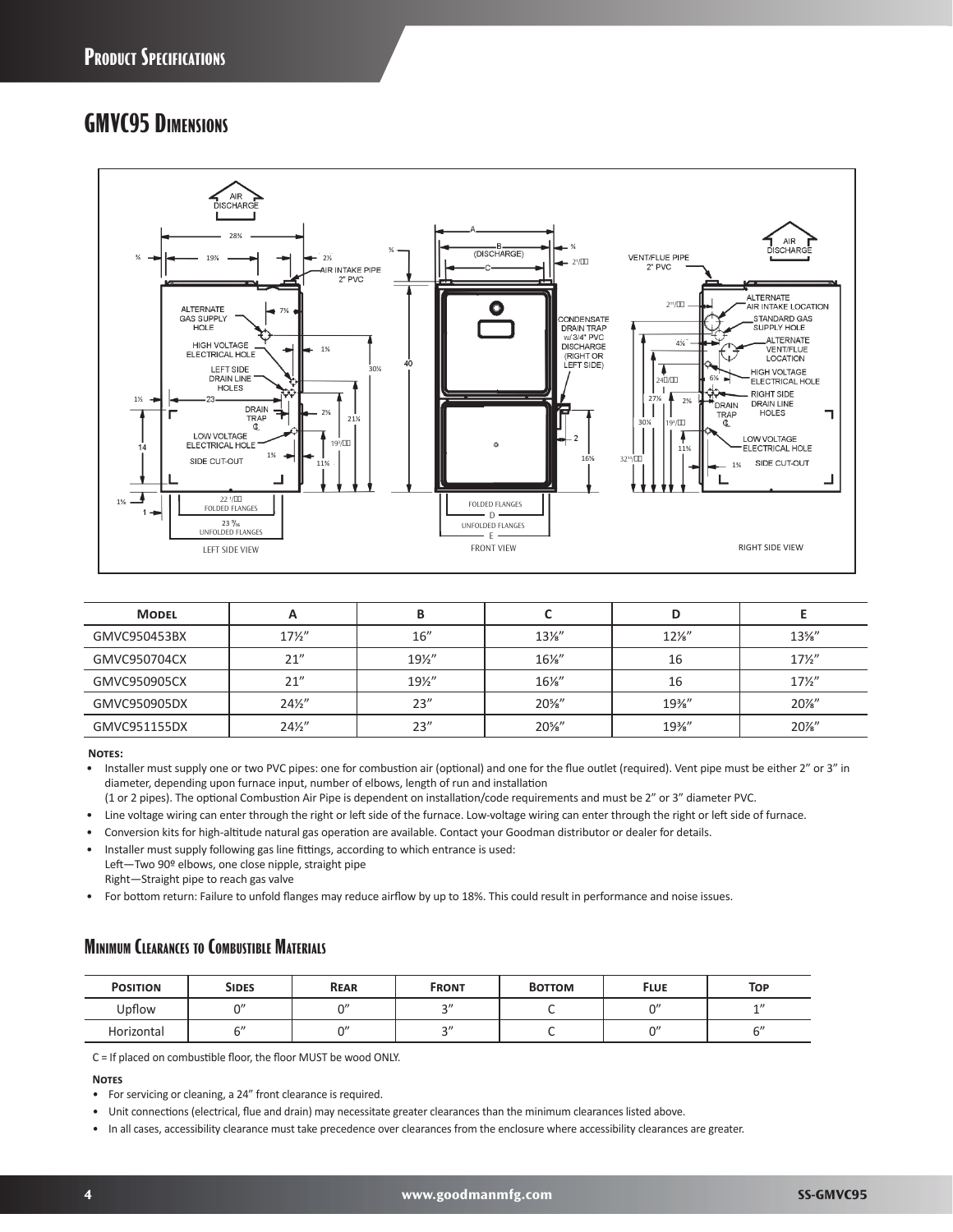### **GCVC95/9 Dimensions**



| <b>MODEL</b> | n               |      |          |                 |      |
|--------------|-----------------|------|----------|-----------------|------|
| GCVC950714CX | 21''            | 19½" | $16\%$ " | 18''            | 19½" |
| GCVC950915DX | $24\frac{1}{2}$ | 23'' | $20\%$ " | $21\frac{1}{2}$ | 23'' |
| GCVC91155DX  | $24\frac{1}{2}$ | 23'' | $20\%$ " | $21\frac{1}{2}$ | 23"  |

#### **Notes:**

• Installer must supply one or two PVC pipes: one for combustion air (optional) and one for the flue outlet (required). Vent pipe must be either 2" or 3" in diameter, depending upon furnace input, number of elbows, length of run, and installation (1 or 2 pipes). The optional Combustion Air Pipe is dependent on installation/code requirements and must be 2" or 3" diameter PVC.

- Line voltage wiring can enter through the right or left side of the furnace. Low-voltage wiring can enter through the right or left side of furnace.
- Conversion kits for high-altitude natural gas operation are available. Contact your Goodman distributor or dealer for details.
- Installer must supply following gas line fittings, according to which entrance is used: Left-Two 90º elbows, one close nipple, straight pipe Right—Straight pipe to reach gas valve
- For bottom return: Failure to unfold flanges may reduce airflow by up to 18%. This could result in performance and noise issues.

### **Minimum Clearances to Combustible Materials**

| <b>POSITION</b> | <b>SIDES</b> | <b>REAR</b> | <b>FRONT</b> | <b>BOTTOM</b> | <b>FLUE</b> | <b>TOP</b> |
|-----------------|--------------|-------------|--------------|---------------|-------------|------------|
| Downflow        | $\Omega$     | $\bigcap$   | $\sim$ "     | NC            | $\bigcap$   | 1          |
| Horizontal      | $\sim$ "     | $\bigcap$   | $\sim$ "     |               | $\bigcap$   | $\sim$ "   |

C = If placed on combustible floor, the floor MUST be wood ONLY.

NC = For installation on non-combustible floors only. A combustible floor sub-base must be used for installations on combustible flooring.

#### **Notes**

- For servicing or cleaning, a 24" front clearance is required.
- Unit connections (electrical, flue and drain) may necessitate greater clearances than the minimum clearances listed above.
- In all cases, accessibility clearance must take precedence over clearances from the enclosure where accessibility clearances are greater.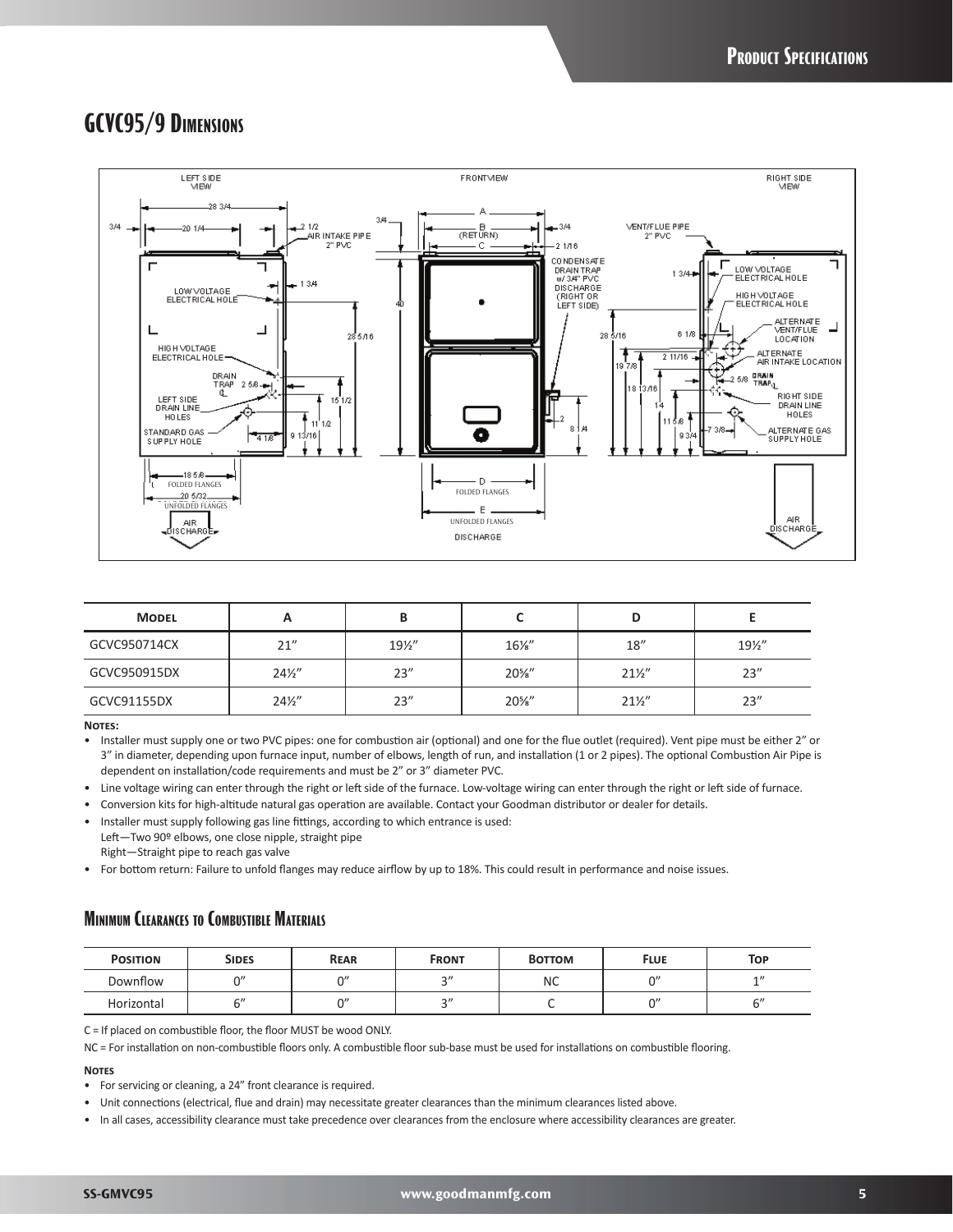# **GMVC95 Airflow Data**

### **Cooling Speeds**

| <b>HIGH STAGE</b> |               |      |  |  |  |  |  |  |
|-------------------|---------------|------|--|--|--|--|--|--|
| <b>TAP</b>        | <b>ADJUST</b> |      |  |  |  |  |  |  |
|                   | Minus(-)      | 540  |  |  |  |  |  |  |
| A                 | Normal        | 600  |  |  |  |  |  |  |
|                   | $Plus (+)$    | 660  |  |  |  |  |  |  |
|                   | Minus(-)      | 720  |  |  |  |  |  |  |
| R                 | Normal        | 800  |  |  |  |  |  |  |
|                   | $Plus (+)$    | 880  |  |  |  |  |  |  |
|                   | Minus(-)      | 900  |  |  |  |  |  |  |
| C                 | Normal        | 1000 |  |  |  |  |  |  |
|                   | $Plus (+)$    | 1100 |  |  |  |  |  |  |
|                   | Minus(-)      | 1080 |  |  |  |  |  |  |
| n                 | Normal        | 1200 |  |  |  |  |  |  |
|                   | $Plus (+)$    | 1320 |  |  |  |  |  |  |

| HIGH STAGE    |                  |                | <b>LOW STAGE</b> |      |            | <b>HIGH STAGE</b> |      |            | <b>LOW STAGE</b> |
|---------------|------------------|----------------|------------------|------|------------|-------------------|------|------------|------------------|
| <b>ADJUST</b> | CFM <sup>*</sup> | TAP            | <b>ADJUST</b>    | CFM* | <b>TAP</b> | <b>ADJUST</b>     | CFM* | <b>TAP</b> | <b>ADJUST</b>    |
| $Minus(-)$    | 540              |                | $Minus(-)$       | 351  |            | $Minus(-)$        | 540  |            | $Minus(-)$       |
| Normal        | 600              | $\overline{A}$ | Normal           | 390  | Α          | Normal            | 600  | A          | Normal           |
| Plus $(+)$    | 660              |                | $Plus (+)$       | 429  |            | $Plus (+)$        | 660  |            | $Plus (+)$       |
| $Minus(-)$    | 720              |                | $Minus(-)$       | 468  |            | $Minus(-)$        | 720  |            | $Minus(-)$       |
| Normal        | 800              | B              | Normal           | 520  | B          | Normal            | 800  | B          | Normal           |
| $Plus (+)$    | 880              |                | $Plus (+)$       | 572  |            | $Plus (+)$        | 880  |            | $Plus (+)$       |
| $Minus(-)$    | 900              |                | $Minus(-)$       | 585  |            | $Minus(-)$        | 990  |            | $Minus(-)$       |
| Normal        | 1000             | C              | Normal           | 650  | С          | Normal            | 1100 | C          | Normal           |
| Plus $(+)$    | 1100             |                | $Plus (+)$       | 715  |            | $Plus (+)$        | 1210 |            | $Plus (+)$       |
| $Minus(-)$    | 1080             |                | $Minus(-)$       | 702  |            | $Minus(-)$        | 1286 |            | $Minus(-)$       |
| Normal        | 1200             | D              | Normal           | 780  | D          | Normal            | 1429 | D          | Normal           |
| $Plus (+)$    | 1320             |                | $Plus (+)$       | 858  |            | $Plus (+)$        | 1572 |            | $Plus (+)$       |

#### **GMVC950453BX GMVC950704CX**

|     | <b>HIGH STAGE</b> |      |            | <b>LOW STAGE</b> |      |                | <b>HIGH STAGE</b> |      |            | <b>LOW STAGE</b> |      |
|-----|-------------------|------|------------|------------------|------|----------------|-------------------|------|------------|------------------|------|
| TAP | <b>ADJUST</b>     | CFM* | <b>TAP</b> | <b>ADJUST</b>    | CFM* | <b>TAP</b>     | <b>ADJUST</b>     | CFM* | <b>TAP</b> | <b>ADJUST</b>    | CFM* |
|     | $Minus(-)$        | 540  |            | $Minus(-)$       | 351  |                | $Minus(-)$        | 540  |            | $Minus(-)$       | 351  |
| A   | Normal            | 600  | Α          | Normal           | 390  | $\overline{A}$ | Normal            | 600  | A          | Normal           | 390  |
|     | $Plus (+)$        | 660  |            | $Plus (+)$       | 429  |                | $Plus (+)$        | 660  |            | $Plus (+)$       | 429  |
|     | $Minus(-)$        | 720  |            | $Minus(-)$       | 468  |                | $Minus(-)$        | 720  |            | $Minus(-)$       | 468  |
| B   | Normal            | 800  | B          | Normal           | 520  | B              | Normal            | 800  | B          | Normal           | 520  |
|     | $Plus (+)$        | 880  |            | $Plus (+)$       | 572  |                | $Plus (+)$        | 880  |            | $Plus (+)$       | 572  |
|     | $Minus(-)$        | 900  |            | $Minus(-)$       | 585  |                | $Minus(-)$        | 990  |            | $Minus(-)$       | 644  |
| C   | Normal            | 1000 | C          | Normal           | 650  | C              | Normal            | 1100 | C          | Normal           | 715  |
|     | $Plus (+)$        | 1100 |            | $Plus (+)$       | 715  |                | $Plus (+)$        | 1210 |            | $Plus (+)$       | 787  |
|     | $Minus(-)$        | 1080 |            | $Minus(-)$       | 702  |                | $Minus(-)$        | 1286 |            | $Minus(-)$       | 836  |
| D   | Normal            | 1200 | D          | Normal           | 780  | D              | Normal            | 1429 | D          | Normal           | 929  |
|     | $Plus (+)$        | 1320 |            | $Plus (+)$       | 858  |                | $Plus (+)$        | 1572 |            | $Plus (+)$       | 1022 |
|     |                   |      |            |                  |      |                |                   |      |            |                  |      |

| <b>LOW STAGE</b> |               |                  |  |  |  |  |
|------------------|---------------|------------------|--|--|--|--|
| <b>TAP</b>       | <b>ADJUST</b> | CFM <sup>*</sup> |  |  |  |  |
|                  | Minus(-)      | 351              |  |  |  |  |
| A                | Normal        | 390              |  |  |  |  |
|                  | $Plus (+)$    | 429              |  |  |  |  |
|                  | Minus(-)      | 468              |  |  |  |  |
| R                | Normal        | 520              |  |  |  |  |
|                  | $Plus (+)$    | 572              |  |  |  |  |
|                  | Minus(-)      | 644              |  |  |  |  |
| C                | Normal        | 715              |  |  |  |  |
|                  | $Plus (+)$    | 787              |  |  |  |  |
|                  | Minus(-)      | 836              |  |  |  |  |
| D                | Normal        | 929              |  |  |  |  |
|                  | $Plus (+)$    | 1022             |  |  |  |  |

#### **GMVC950905CX GMVC950905DX**

| HIGH STAGE |               |      |  |  |  |  |
|------------|---------------|------|--|--|--|--|
| <b>TAP</b> | <b>ADJUST</b> | CFM* |  |  |  |  |
|            | Minus(-)      | 729  |  |  |  |  |
| А          | Normal        | 810  |  |  |  |  |
|            | $Plus (+)$    | 891  |  |  |  |  |
|            | Minus(-)      | 990  |  |  |  |  |
| B          | Normal        | 1100 |  |  |  |  |
|            | $Plus (+)$    | 1210 |  |  |  |  |
|            | Minus(-)      | 1323 |  |  |  |  |
| C          | Normal        | 1470 |  |  |  |  |
|            | $Plus (+)$    | 1617 |  |  |  |  |
|            | Minus(-)      | 1629 |  |  |  |  |
| n          | Normal        | 1810 |  |  |  |  |
|            | $Plus (+)$    | 1991 |  |  |  |  |

| <b>LOW STAGE</b> |            |                  |  |  |  |  |
|------------------|------------|------------------|--|--|--|--|
| ГАР              | Adjust     | CFM <sup>*</sup> |  |  |  |  |
|                  | Minus(-)   | 495              |  |  |  |  |
| А                | Normal     | 550              |  |  |  |  |
|                  | $Plus (+)$ | 605              |  |  |  |  |
|                  | Minus(-)   | 693              |  |  |  |  |
| R                | Normal     | 770              |  |  |  |  |
|                  | $Plus (+)$ | 847              |  |  |  |  |
|                  | Minus(-)   | 900              |  |  |  |  |
| C                | Normal     | 1000             |  |  |  |  |
|                  | Plus (+)   | 1100             |  |  |  |  |
|                  | Minus(-)   | 1125             |  |  |  |  |
|                  | Normal     | 1250             |  |  |  |  |
|                  | Plus (+)   | 1375             |  |  |  |  |

### **High Stage Low Stage High Stage Low Stage** A Minus(-) 720 B Minus(-) 900 C Minus(-) 1260

|     | <b>HIGH STAGE</b> |      | <b>LOW STAGE</b> |            |               |      | <b>HIGH STAGE</b> |     |               | <b>LOW STAGE</b><br>TAP<br><b>ADJUST</b><br>$Minus(-)$<br>Α<br>Normal<br>$Plus (+)$<br>$Minus(-)$<br>B<br>Normal<br>$Plus (+)$<br>$Minus(-)$ |  |   |            |      |
|-----|-------------------|------|------------------|------------|---------------|------|-------------------|-----|---------------|----------------------------------------------------------------------------------------------------------------------------------------------|--|---|------------|------|
| TAP | <b>ADJUST</b>     | CFM* |                  | <b>TAP</b> | <b>ADJUST</b> | CFM* |                   | TAP | <b>ADJUST</b> | CFM*                                                                                                                                         |  |   |            | CFM* |
|     | $Minus(-)$        | 729  |                  |            | $Minus(-)$    | 495  |                   |     | $Minus(-)$    | 720                                                                                                                                          |  |   |            | 468  |
| Α   | Normal            | 810  |                  | Α          | Normal        | 550  |                   | Α   | Normal        | 800                                                                                                                                          |  |   |            | 520  |
|     | $Plus (+)$        | 891  |                  |            | $Plus (+)$    | 605  |                   |     | $Plus (+)$    | 880                                                                                                                                          |  |   |            | 572  |
|     | $Minus(-)$        | 990  |                  |            | $Minus(-)$    | 693  |                   |     | $Minus(-)$    | 900                                                                                                                                          |  |   |            | 644  |
| B   | Normal            | 1100 |                  | B          | Normal        | 770  |                   | B   | Normal        | 1000                                                                                                                                         |  |   |            | 715  |
|     | $Plus (+)$        | 1210 |                  |            | $Plus (+)$    | 847  |                   |     | $Plus (+)$    | 1100                                                                                                                                         |  |   |            | 787  |
|     | $Minus(-)$        | 1323 |                  |            | $Minus(-)$    | 900  |                   |     | $Minus(-)$    | 1260                                                                                                                                         |  |   |            | 819  |
| C   | Normal            | 1470 |                  | C          | Normal        | 1000 |                   | C   | Normal        | 1400                                                                                                                                         |  | C | Normal     | 910  |
|     | Plus $(+)$        | 1617 |                  |            | $Plus (+)$    | 1100 |                   |     | $Plus (+)$    | 1540                                                                                                                                         |  |   | $Plus (+)$ | 1001 |
|     | $Minus(-)$        | 1629 |                  |            | $Minus(-)$    | 1125 |                   |     | $Minus(-)$    | 1620                                                                                                                                         |  |   | $Minus(-)$ | 1053 |
| D   | Normal            | 1810 |                  | D          | Normal        | 1250 |                   | D   | Normal        | 1800                                                                                                                                         |  | D | Normal     | 1170 |
|     | $Plus (+)$        | 1991 |                  |            | $Plus (+)$    | 1375 |                   |     | $Plus (+)$    | 1980                                                                                                                                         |  |   | $Plus (+)$ | 1287 |

#### **GMVC951155DX**

|            | <b>HIGH STAGE</b> |      |            | <b>LOW STAGE</b> |      |
|------------|-------------------|------|------------|------------------|------|
| <b>TAP</b> | <b>ADJUST</b>     | CFM* | <b>TAP</b> | <b>ADJUST</b>    | CFM* |
|            | $Minus(-)$        | 720  |            | $Minus(-)$       | 468  |
| A          | Normal            | 800  | A          | Normal           | 520  |
|            | $Plus (+)$        | 880  |            | $Plus (+)$       | 572  |
|            | $Minus(-)$        | 990  |            | $Minus(-)$       | 644  |
| B          | Normal            | 1100 | B          | Normal           | 715  |
|            | $Plus (+)$        | 1210 |            | $Plus (+)$       | 787  |
|            | $Minus(-)$        | 1260 |            | $Minus(-)$       | 819  |
| C          | Normal            | 1400 | C          | Normal           | 910  |
|            | $Plus (+)$        | 1540 |            | $Plus (+)$       | 1001 |
|            | $Minus(-)$        | 1620 |            | $Minus(-)$       | 1053 |
| D          | Normal            | 1800 | D          | Normal           | 1170 |
|            | $Plus (+)$        | 1980 |            | $Plus (+)$       | 1287 |

\* @ .1" - .8" w.c. ESP

**Notes:**

• All furnaces ship as high speed for cooling. Installer must adjust blower speed as needed.

• Do not operate above .5" w.c. ESP in heating mode. Operating CFM between .5" and .8" w.c. is tabulated for cooling purposes only.

<sup>•</sup> For most jobs, about 400 CFM per ton when cooling is desirable.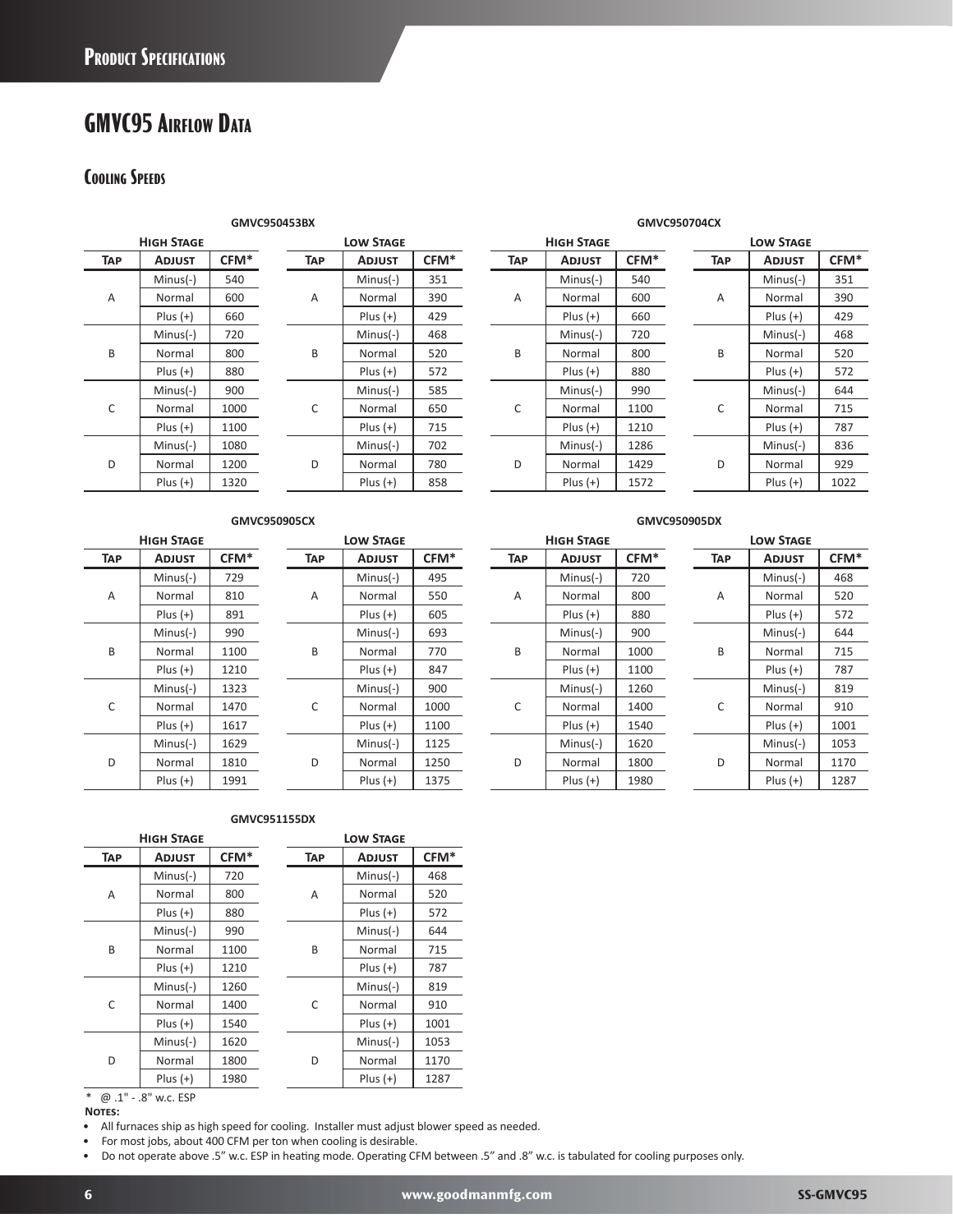# **GMVC95 Airflow Data (cont.)**

### **Heating Speeds**

|            | GMVC950453BX<br>(RISE RANGE: 30 - 60°F) |                                      |                                       |                     |  |  |  |  |  |  |  |  |  |
|------------|-----------------------------------------|--------------------------------------|---------------------------------------|---------------------|--|--|--|--|--|--|--|--|--|
| <b>TAP</b> | <b>ADJUST</b>                           | <b>LOW-STAGE</b><br>CFM <sup>*</sup> | <b>HIGH-STAGE</b><br>CFM <sup>*</sup> | <b>RISE</b><br>(°F) |  |  |  |  |  |  |  |  |  |
|            | $Minus(-)$                              | 495                                  | 713                                   | 57                  |  |  |  |  |  |  |  |  |  |
| A          | Normal                                  | 550                                  | 792                                   | 41                  |  |  |  |  |  |  |  |  |  |
|            | $Plus (+)$                              | 605                                  | 871                                   | 46                  |  |  |  |  |  |  |  |  |  |
|            | $Minus(-)$                              | 540                                  | 778                                   | 52                  |  |  |  |  |  |  |  |  |  |
| B          | Normal                                  | 600                                  | 864                                   | 47                  |  |  |  |  |  |  |  |  |  |
|            | $Plus (+)$                              | 660                                  | 950                                   | 43                  |  |  |  |  |  |  |  |  |  |
|            | $Minus(-)$                              | 585                                  | 842                                   | 48                  |  |  |  |  |  |  |  |  |  |
| C          | Normal                                  | 650                                  | 936                                   | 43                  |  |  |  |  |  |  |  |  |  |
|            | $Plus (+)$                              | 715                                  | 1,030                                 | 39                  |  |  |  |  |  |  |  |  |  |
|            | $Minus(-)$                              | 630                                  | 907                                   | 45                  |  |  |  |  |  |  |  |  |  |
| D          | Normal                                  | 700                                  | 1,008                                 | 40                  |  |  |  |  |  |  |  |  |  |
|            | $Plus (+)$                              | 770                                  | 1,109                                 | 36                  |  |  |  |  |  |  |  |  |  |

#### **GMVC950905CX (Rise Range: 30 - 60°F)**

| <b>TAP</b> | <b>ADJUST</b> | <b>LOW-STAGE</b><br>CFM <sup>*</sup> | <b>HIGH-STAGE</b><br>CFM <sup>*</sup> | <b>RISE</b><br>(°F) |
|------------|---------------|--------------------------------------|---------------------------------------|---------------------|
|            | $Minus(-)$    | 945                                  | 1,341                                 | 60                  |
| A          | Normal        | 1,050                                | 1,490                                 | 54                  |
|            | $Plus (+)$    | 1,155                                | 1,639                                 | 49                  |
|            | $Minus(-)$    | 1,008                                | 1,413                                 | 57                  |
| B          | Normal        | 1,120                                | 1,570                                 | 51                  |
|            | $Plus (+)$    | 1,232                                | 1,727                                 | 47                  |
|            | $Minus(-)$    | 1,080                                | 1,521                                 | 53                  |
| C          | Normal        | 1,200                                | 1,690                                 | 48                  |
|            | $Plus (+)$    | 1,320                                | 1,859                                 | 43                  |
|            | $Minus(-)$    | 1,125                                | 1,602                                 | 50                  |
| D          | Normal        | 1,250                                | 1,780                                 | 45                  |
|            | $Plus (+)$    | 1,375                                | 1,958                                 | 41                  |

#### **GMVC951155DX (Rise Range: 35 - 65°F)**

| <b>HIGH-STAGE</b><br><b>RISE</b> |
|----------------------------------|
| CFM <sup>*</sup><br>(°F)         |
| 63<br>1,594                      |
| 1,771<br>57                      |
| 52<br>1,948                      |
| 62<br>1,639                      |
| 1,822<br>56                      |
| 2,004<br>50                      |
| 1,685<br>60                      |
| 54<br>1,872                      |
| 2,059<br>49                      |
| 1,730<br>58                      |
| 1,922<br>53                      |
| 2,115<br>48                      |
|                                  |

\* @ .1" - .5" w.c. ESP

#### **Notes**

• All furnaces ship as high speed for cooling. Installer must adjust blower speed as needed.

• For most jobs, about 400 CFM per ton when cooling is desirable.

• Do not operate above .5" w.c. ESP in heating mode. Operating CFM between .5" and .8" w.c. is tabulated for cooling purposes only.

**GMVC950704CX Rise Range: 30 - 60°F)**

| <b>ADJUST</b> | <b>LOW-STAGE</b><br>CFM <sup>*</sup> | <b>HIGH-STAGE</b><br>CFM <sup>*</sup> | <b>RISE</b><br>(°F) | <b>TAP</b> | <b>ADJUST</b> | <b>LOW-STAGE</b><br>CFM <sup>*</sup> | <b>HIGH-STAGE</b><br>CFM <sup>*</sup> | <b>RISE</b><br>(°F) |
|---------------|--------------------------------------|---------------------------------------|---------------------|------------|---------------|--------------------------------------|---------------------------------------|---------------------|
| Minus(-)      | 495                                  | 713                                   | 57                  |            | $Minus(-)$    | 756                                  | 1,089                                 | 56                  |
| Normal        | 550                                  | 792                                   | 41                  | A          | Normal        | 840                                  | 1,210                                 | 50                  |
| $Plus (+)$    | 605                                  | 871                                   | 46                  |            | $Plus (+)$    | 924                                  | 1,331                                 | 46                  |
| Minus(-)      | 540                                  | 778                                   | 52                  |            | $Minus(-)$    | 828                                  | 1,192                                 | 51                  |
| Normal        | 600                                  | 864                                   | 47                  | B          | Normal        | 920                                  | 1,325                                 | 46                  |
| $Plus (+)$    | 660                                  | 950                                   | 43                  |            | $Plus (+)$    | 1,012                                | 1,457                                 | 42                  |
| Minus(-)      | 585                                  | 842                                   | 48                  |            | $Minus(-)$    | 900                                  | 1,296                                 | 47                  |
| Normal        | 650                                  | 936                                   | 43                  | C          | Normal        | 1,000                                | 1,440                                 | 42                  |
| $Plus (+)$    | 715                                  | 1,030                                 | 39                  |            | $Plus (+)$    | 1,100                                | 1,584                                 | 38                  |
| Minus(-)      | 630                                  | 907                                   | 45                  |            | $Minus(-)$    | 972                                  | 1,400                                 | 43                  |
| Normal        | 700                                  | 1,008                                 | 40                  | D          | Normal        | 1,080                                | 1,555                                 | 39                  |
| $Plus (+)$    | 770                                  | 1,109                                 | 36                  |            | $Plus (+)$    | 1,188                                | 1,711                                 | 35                  |

#### **GMVC950905DX (Rise Range: 30 - 60°F)**

|               | $(1115C)$ $11611C$ <sub>2</sub> $C$ $50$ $00$ $1$ |                                       |                     |            |               | $(1113C)$ $11411C$ <sub>2</sub> $C$ $30$ $00$ $1$ |                                       |                     |
|---------------|---------------------------------------------------|---------------------------------------|---------------------|------------|---------------|---------------------------------------------------|---------------------------------------|---------------------|
| <b>ADJUST</b> | <b>LOW-STAGE</b><br>CFM <sup>*</sup>              | <b>HIGH-STAGE</b><br>CFM <sup>*</sup> | <b>RISE</b><br>(°F) | <b>TAP</b> | <b>ADJUST</b> | <b>LOW-STAGE</b><br>CFM <sup>*</sup>              | <b>HIGH-STAGE</b><br>CFM <sup>*</sup> | <b>RISE</b><br>(°F) |
| Minus(-)      | 945                                               | 1,341                                 | 60                  |            | $Minus(-)$    | 1,013                                             | 1,458                                 | 55                  |
| Normal        | 1,050                                             | 1,490                                 | 54                  | A          | Normal        | 1,125                                             | 1,620                                 | 50                  |
| Plus (+)      | 1,155                                             | 1,639                                 | 49                  |            | $Plus (+)$    | 1,238                                             | 1,782                                 | 45                  |
| Minus(-)      | 1,008                                             | 1,413                                 | 57                  |            | $Minus(-)$    | 1,076                                             | 1,549                                 | 52                  |
| Normal        | 1,120                                             | 1,570                                 | 51                  | B          | Normal        | 1,195                                             | 1,721                                 | 47                  |
| Plus (+)      | 1,232                                             | 1,727                                 | 47                  |            | $Plus (+)$    | 1,315                                             | 1,893                                 | 43                  |
| Minus(-)      | 1.080                                             | 1,521                                 | 53                  |            | $Minus(-)$    | 1,139                                             | 1,640                                 | 49                  |
| Normal        | 1,200                                             | 1,690                                 | 48                  | C          | Normal        | 1,265                                             | 1,822                                 | 44                  |
| Plus (+)      | 1,320                                             | 1,859                                 | 43                  |            | $Plus (+)$    | 1,392                                             | 2,004                                 | 40                  |
| Minus(-)      | 1,125                                             | 1,602                                 | 50                  |            | $Minus(-)$    | 1,202                                             | 1,730                                 | 47                  |
| Normal        | 1,250                                             | 1,780                                 | 45                  | D          | Normal        | 1,335                                             | 1,922                                 | 42                  |
| Plus (+)      | 1,375                                             | 1.958                                 | 41                  |            | $Plus (+)$    | 1,469                                             | 2,114                                 | 38                  |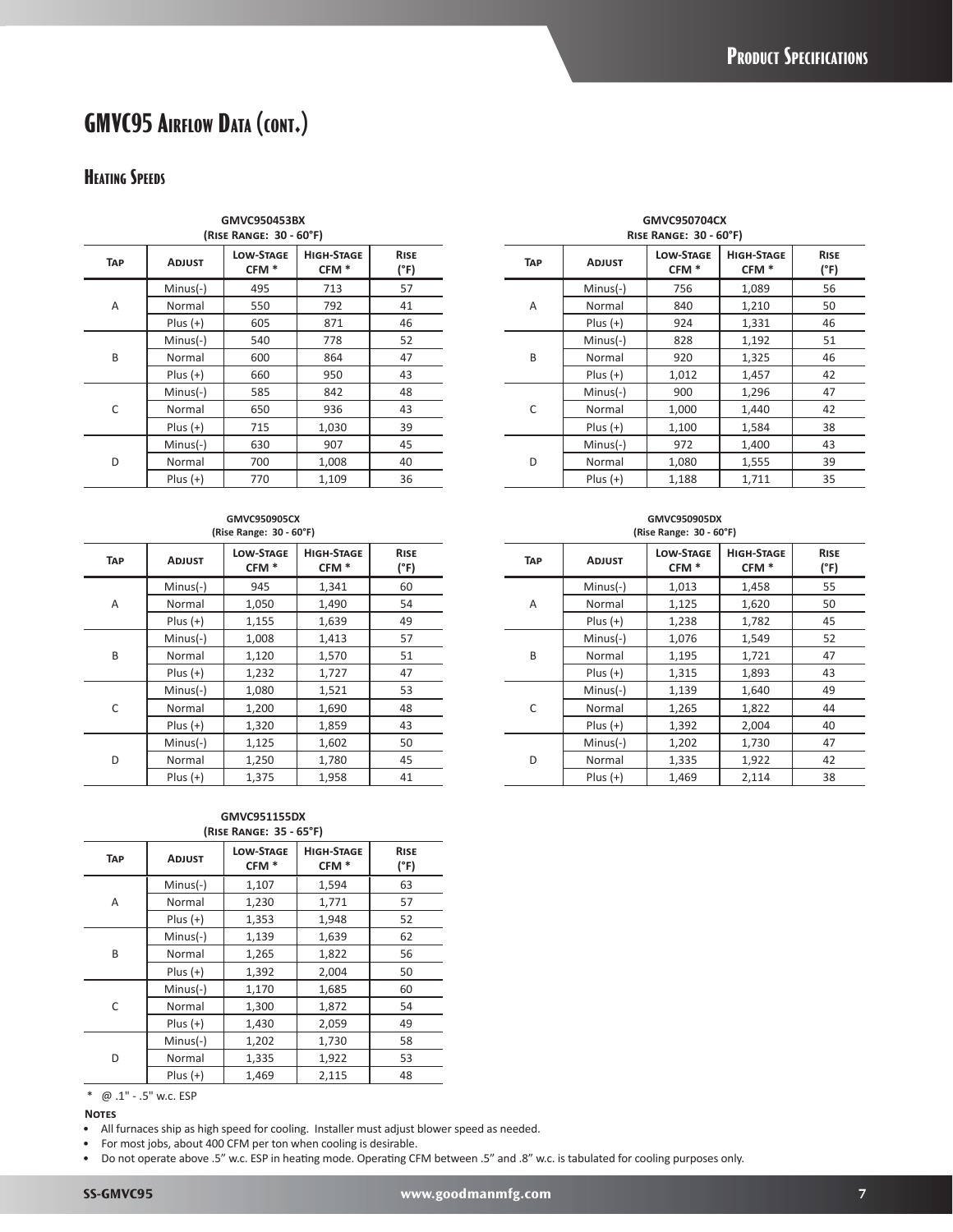# **GCVC95 Airflow Data**

**GCVC950714CX Cooling Speeds**

|            | <b>HIGH STAGE</b> |      |   |            | <b>LOW STAGE</b> |      |
|------------|-------------------|------|---|------------|------------------|------|
| <b>TAP</b> | <b>ADJUST</b>     | CFM* |   | <b>TAP</b> | <b>ADJUST</b>    | CFM* |
|            | <b>Minus</b>      | 594  |   |            | <b>Minus</b>     | 324  |
| Α          | Normal            | 660  |   | A          | Normal           | 360  |
|            | Plus              | 726  |   |            | Plus             | 396  |
|            | <b>Minus</b>      | 747  |   |            | <b>Minus</b>     | 468  |
| B          | Normal            | 830  | B |            | Normal           | 520  |
|            | Plus              | 913  |   |            | Plus             | 572  |
|            | <b>Minus</b>      | 1017 |   |            | <b>Minus</b>     | 702  |
| C          | Normal            | 1130 |   | C          | Normal           | 780  |
|            | Plus              | 1243 |   |            | Plus             | 858  |
|            | Minus             | 1314 |   |            | Minus            | 864  |
| D          | Normal            | 1460 |   | D          | Normal           | 960  |
|            | Plus              | 1606 |   |            | Plus             | 1056 |

#### **GCVC950714CX Heating Speeds (Rise Range: 25 - 55°F)**

|     | <b>HIGH STAGE</b> |      |            | <b>LOW STAGE</b> |               |      | <b>HIGH STAGE</b> |               |      |             |  | <b>LOW STAGE</b> |               |      |             |  |
|-----|-------------------|------|------------|------------------|---------------|------|-------------------|---------------|------|-------------|--|------------------|---------------|------|-------------|--|
| TAP | <b>ADJUST</b>     | CFM* | <b>TAP</b> |                  | <b>ADJUST</b> | CFM* | <b>TAP</b>        | <b>ADJUST</b> | CFM* | <b>RISE</b> |  | <b>TAP</b>       | <b>ADJUST</b> | CFM* | <b>RISE</b> |  |
|     | <b>Minus</b>      | 594  |            |                  | <b>Minus</b>  | 324  |                   | <b>Minus</b>  | 1107 | 55          |  |                  | <b>Minus</b>  | 783  | 77          |  |
| Α   | Normal            | 660  | Α          |                  | Normal        | 360  | Α                 | Normal        | 1230 | 49          |  | Α                | Normal        | 870  | 69          |  |
|     | Plus              | 726  |            |                  | Plus          | 396  |                   | Plus          | 1353 | 45          |  |                  | Plus          | 957  | 63          |  |
|     | <b>Minus</b>      | 747  |            |                  | <b>Minus</b>  | 468  |                   | <b>Minus</b>  | 1215 | 50          |  |                  | <b>Minus</b>  | 855  | 71          |  |
| B   | Normal            | 830  | B          |                  | Normal        | 520  | B                 | Normal        | 1350 | 45          |  | B                | Normal        | 950  | 64          |  |
|     | Plus              | 913  |            |                  | Plus          | 572  |                   | Plus          | 1485 | 41          |  |                  | Plus          | 1045 | 58          |  |
|     | Minus             | 1017 |            |                  | Minus         | 702  |                   | Minus         | 1323 | 46          |  |                  | Minus         | 936  | 65          |  |
| C   | Normal            | 1130 | C          |                  | Normal        | 780  | C                 | Normal        | 1470 | 41          |  | C                | Normal        | 1040 | 58          |  |
|     | Plus              | 1243 |            |                  | Plus          | 858  |                   | Plus          | 1617 | 37          |  |                  | Plus          | 1144 | 53          |  |
|     | Minus             | 1314 |            |                  | Minus         | 864  |                   | Minus         | 1440 | 42          |  |                  | Minus         | 1017 | 59          |  |
| D   | Normal            | 1460 | D          |                  | Normal        | 960  | D                 | Normal        | 1600 | 38          |  | D                | Normal        | 1130 | 53          |  |
|     | Plus              | 1606 |            |                  | Plus          | 1056 |                   | Plus          | 1760 | 34          |  |                  | Plus          | 1243 | 49          |  |

\* @ .1" - .5" w.c. ESP

#### **GCVC950915DX Cooling Speeds**

|            | <b>HIGH STAGE</b> |      |                                     | <b>LOW STAGE</b> |      |  |  |  |  |
|------------|-------------------|------|-------------------------------------|------------------|------|--|--|--|--|
| <b>TAP</b> | <b>ADJUST</b>     | CFM* | CFM*<br><b>TAP</b><br><b>ADJUST</b> |                  |      |  |  |  |  |
|            | <b>Minus</b>      | 729  |                                     | <b>Minus</b>     | 504  |  |  |  |  |
| Α          | Normal            | 810  | A                                   | Normal           | 560  |  |  |  |  |
|            | Plus              | 891  |                                     | Plus             | 616  |  |  |  |  |
|            | Minus             | 999  |                                     | Minus            | 666  |  |  |  |  |
| B          | Normal            | 1110 | B                                   | Normal           | 740  |  |  |  |  |
|            | Plus              | 1221 |                                     | Plus             | 814  |  |  |  |  |
|            | <b>Minus</b>      | 1287 |                                     | <b>Minus</b>     | 828  |  |  |  |  |
| C          | Normal            | 1430 | C                                   | Normal           | 920  |  |  |  |  |
|            | Plus              | 1573 |                                     | Plus             | 1012 |  |  |  |  |
|            | Minus             | 1674 |                                     | <b>Minus</b>     | 1071 |  |  |  |  |
| D          | Normal            | 1860 | D                                   | Normal           | 1190 |  |  |  |  |
|            | Plus              | 2046 |                                     | Plus             | 1309 |  |  |  |  |

| GCVC950915DX                           |  |  |  |  |  |  |  |  |  |  |  |
|----------------------------------------|--|--|--|--|--|--|--|--|--|--|--|
| HEATING SPEEDS (RISE RANGE: 25 - 55°F) |  |  |  |  |  |  |  |  |  |  |  |

|                | <b>HIGH STAGE</b> |      | <b>LOW STAGE</b> |               |      | <b>HIGH STAGE</b> |               |                  |             |  | <b>LOW STAGE</b> |               |      |             |  |
|----------------|-------------------|------|------------------|---------------|------|-------------------|---------------|------------------|-------------|--|------------------|---------------|------|-------------|--|
| TAP            | <b>ADJUST</b>     | CFM* | TAP              | <b>ADJUST</b> | CFM* | <b>TAP</b>        | <b>ADJUST</b> | CFM <sup>*</sup> | <b>RISE</b> |  | <b>TAP</b>       | <b>ADJUST</b> | CFM* | <b>RISE</b> |  |
|                | <b>Minus</b>      | 729  |                  | Minus         | 504  |                   | Minus         | 1458             | 55          |  |                  | <b>Minus</b>  | 1008 | 80          |  |
| $\overline{A}$ | Normal            | 810  | A                | Normal        | 560  | A                 | Normal        | 1620             | 50          |  | A                | Normal        | 1120 | 72          |  |
|                | Plus              | 891  |                  | Plus          | 616  |                   | Plus          | 1782             | 45          |  |                  | Plus          | 1232 | 65          |  |
|                | <b>Minus</b>      | 999  |                  | <b>Minus</b>  | 666  |                   | Minus         | 1575             | 51          |  |                  | <b>Minus</b>  | 1098 | 73          |  |
| B              | Normal            | 1110 | B                | Normal        | 740  | B                 | Normal        | 1750             | 46          |  | B                | Normal        | 1220 | 66          |  |
|                | Plus              | 1221 |                  | Plus          | 814  |                   | Plus          | 1925             | 42          |  |                  | Plus          | 1342 | 60          |  |
|                | <b>Minus</b>      | 1287 |                  | Minus         | 828  |                   | Minus         | 1674             | 48          |  |                  | <b>Minus</b>  | 1152 | 70          |  |
| C              | Normal            | 1430 | C                | Normal        | 920  | $\mathsf{C}$      | Normal        | 1860             | 43          |  | C                | Normal        | 1280 | 63          |  |
|                | Plus              | 1573 |                  | Plus          | 1012 |                   | Plus          | 2046             | 39          |  |                  | Plus          | 1408 | 57          |  |
|                | Minus             | 1674 |                  | Minus         | 1071 |                   | Minus         | 1773             | 45          |  |                  | Minus         | 1206 | 67          |  |
| D              | Normal            | 1860 | D                | Normal        | 1190 | D                 | Normal        | 1970             | 41          |  | D                | Normal        | 1340 | 60          |  |
|                | Plus              | 2046 |                  | Plus          | 1309 |                   | Plus          | 2167             | 37          |  |                  | Plus          | 1474 | 55          |  |

\* @ .1" - .5" w.c. ESP

**Notes**

• All furnaces ship as high speed for cooling. Installer must adjust blower speed as needed.

• For most jobs, about 400 CFM per ton when cooling is desirable.

• Do not operate above .5" w.c. ESP in heating mode. Operating CFM between .5" and .8" w.c. is tabulated for cooling purposes only.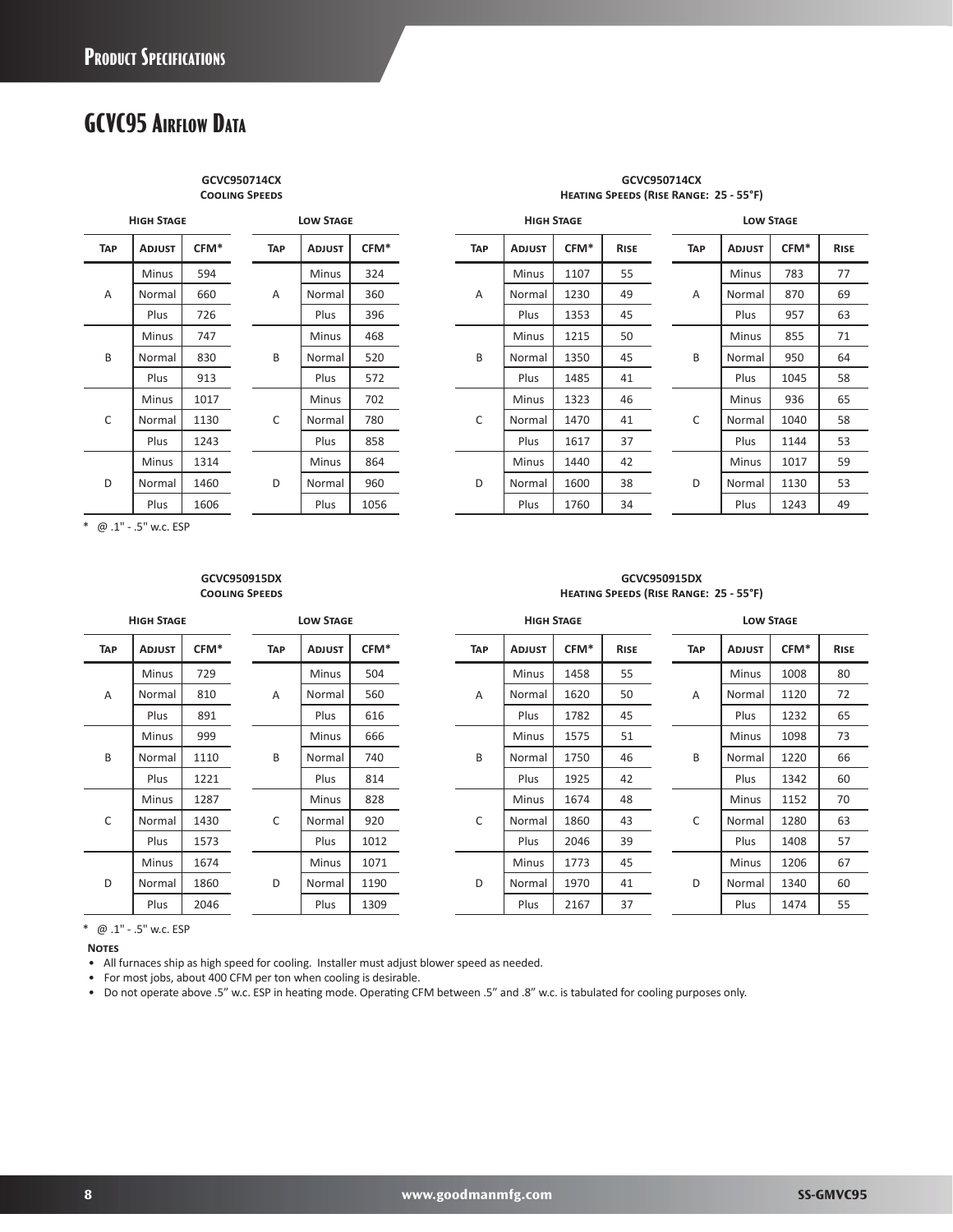## **GCVC9 Airflow Data**

#### **GCVC91155DX Cooling Speeds**

| <b>HIGH STAGE</b> |               |      | <b>LOW STAGE</b> |                    |      |            | <b>HIGH STAGE</b> |               |                  |             | <b>LOW STAGE</b> |            |               |      |             |
|-------------------|---------------|------|------------------|--------------------|------|------------|-------------------|---------------|------------------|-------------|------------------|------------|---------------|------|-------------|
| TAP               | <b>ADJUST</b> | CFM* | <b>TAP</b>       | <b>ADJUST</b>      | CFM* |            | <b>TAP</b>        | <b>ADJUST</b> | CFM <sup>*</sup> | <b>RISE</b> |                  | <b>TAP</b> | <b>ADJUST</b> | CFM* | <b>RISE</b> |
|                   | $Minus(-)$    | 705  |                  | $Minus(-)$         | 457  |            | A                 | $Minus(-)$    | 1583             | 63          |                  | A          | $Minus(-)$    | 1093 | 63          |
| $\overline{A}$    | Normal        | 783  | A                | Normal             | 508  |            |                   | Normal        | 1759             | 56          |                  |            | Normal        | 1214 | 56          |
|                   | $Plus (+)$    | 861  |                  | Plus $(+)$         | 559  |            |                   | $Plus (+)$    | 1935             | 51          |                  |            | Plus $(+)$    | 1335 | 51          |
| B                 | $Minus(-)$    | 982  |                  | $Minus(-)$         | 621  |            | B                 | $Minus(-)$    | 1612             | 61          |                  |            | $Minus(-)$    | 1106 | 61          |
|                   | Normal        | 1091 | B                | Normal             | 690  |            |                   | Normal        | 1791             | 55          |                  | B          | Normal        | 1229 | 55          |
|                   | $Plus (+)$    | 1200 |                  | $Plus (+)$         | 759  |            | $Plus (+)$        | 1970          | 50               |             |                  | $Plus (+)$ | 1352          | 50   |             |
|                   | $Minus(-)$    | 1265 |                  | $Minus(-)$         | 815  |            | C                 | $Minus(-)$    | 1654             | 60          |                  | C          | $Minus(-)$    | 1166 | 60          |
| C                 | Normal        | 1406 | C                | Normal             | 906  |            |                   | Normal        | 1838             | 54          |                  |            | Normal        | 1296 | 54          |
|                   | $Plus (+)$    | 1547 |                  | $Plus (+)$         | 997  |            |                   | $Plus (+)$    | 2022             | 49          |                  |            | $Plus (+)$    | 1426 | 49          |
| D                 | $Minus(-)$    | 1628 |                  | $Minus(-)$         | 1049 |            |                   | $Minus(-)$    | 1690             | 59          |                  |            | $Minus(-)$    | 1172 | 59          |
|                   | Normal        | 1809 | D                | Normal             | 1165 | D          | Normal            | 1878          | 53               |             | D                | Normal     | 1302          | 53   |             |
|                   | $Plus (+)$    | 1990 |                  | $Plus (+)$<br>1282 |      | $Plus (+)$ | 2066              | 48            |                  | $Plus (+)$  | 1432             | 48         |               |      |             |

**GCVC91155DX Heating Speeds (Rise Range: 40 - 70°F)**

\* @ .1" - .5" w.c. ESP

#### **Notes**

• All furnaces ship as high speed for cooling. Installer must adjust blower speed as needed.

• For most jobs, about 400 CFM per ton when cooling is desirable.

• Do not operate above .5" w.c. ESP in heating mode. Operating CFM between .5" and .8" w.c. is tabulated for cooling purposes only.

| CONTINUOUS TAN SELLDS |                              |                                                   |  |  |  |  |  |  |
|-----------------------|------------------------------|---------------------------------------------------|--|--|--|--|--|--|
| <b>MODEL</b>          | <b>MAXIMUM</b><br><b>CFM</b> | <b>CONTINUOUS</b><br><b>FAN SPEED<sup>1</sup></b> |  |  |  |  |  |  |
| GMVC950453BX          | 1400                         | 420                                               |  |  |  |  |  |  |
| GMVC950704CX          | 1760                         | 530                                               |  |  |  |  |  |  |
| GMVC950905CX          | 2200                         | 660                                               |  |  |  |  |  |  |
| GMVC950905DX          | 2200                         | 660                                               |  |  |  |  |  |  |
| GMVC951155DX          | 2200                         | 660                                               |  |  |  |  |  |  |
| GCVC950704CX          | 1760                         | 530                                               |  |  |  |  |  |  |
| GCVC950905DX          | 2200                         | 660                                               |  |  |  |  |  |  |
| GCVC91155DX           | 2200                         | 660                                               |  |  |  |  |  |  |

### **Continuous Fan Speeds**

<sup>1</sup> Continuous fan speed is 30% of furnace maximum CFM

# **Standard Altitude Installations**

| GAS     |                   | KIT              | <b>ORIFICE</b> |                   | <b>MANIFOLD PRESSURE</b> | <b>PRESSURE SWITCH</b><br><b>CHANGE</b> |  |
|---------|-------------------|------------------|----------------|-------------------|--------------------------|-----------------------------------------|--|
|         | <b>ALTITUDE</b>   |                  |                | <b>HIGH STAGE</b> | <b>LOW STAGE</b>         |                                         |  |
| Natural | 0-7000 Changeover | None             | #43            | 3.5" W.C.         | 1.9" W.C.                | None                                    |  |
| Propane | 0-7000            | LPM-03B & LPM-05 | #55            | $10.0:$ W.C.      | $6.0''$ W.C.             | None                                    |  |

• For installation in Canada, gas furnaces are certified only to 4,500 ft.

• For GCVA installations above 7,000 ft., please refer to your Amana distributor for required kit(s).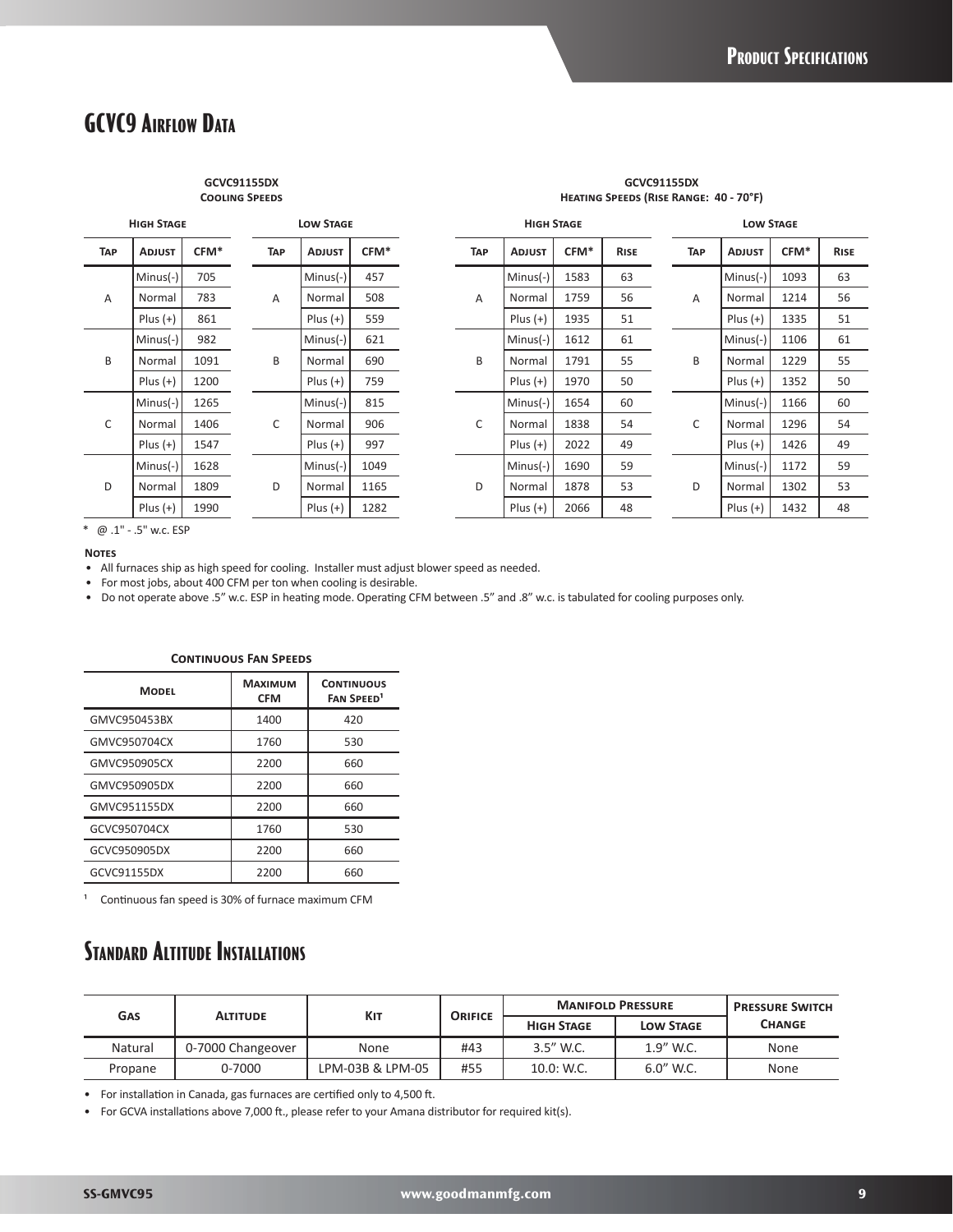# **GMVC95/GCVC95/9 Wiring Diagram with Honeywell Valve**





⚡

e wiring diagram or the<br>most up-to-date wiring. Always Wiring is subject to change. Always refer to the wiring diagram or the unit for the most up-to-date wiring. Wiring is subject to change. r to the v<br>for the m refer 1 İ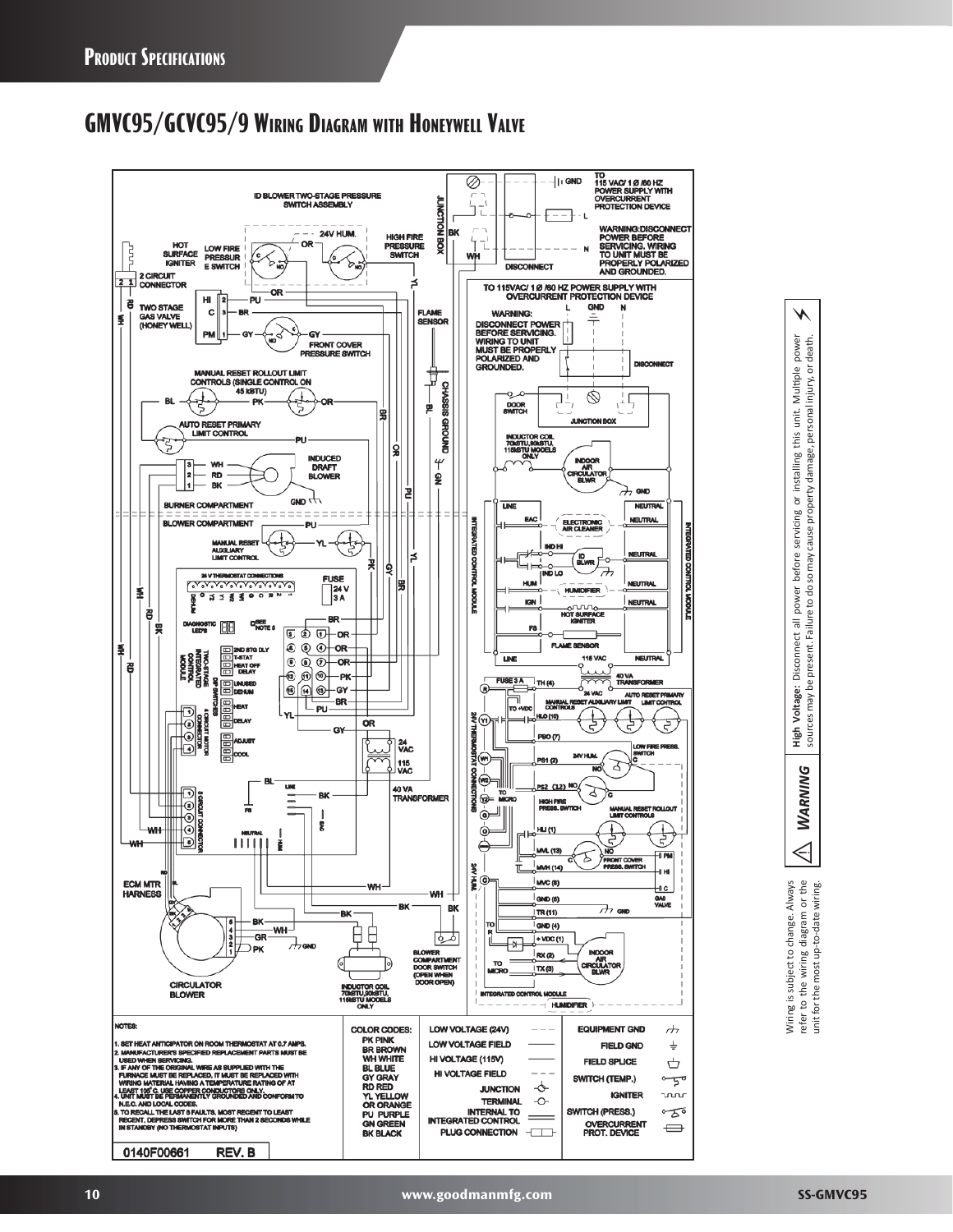

### **GMVC95/GCVC9 Wiring Diagram with White-Rodgers Valve**

unit for the most up-to-date wiring.

unit for the most up-to-date wiring.